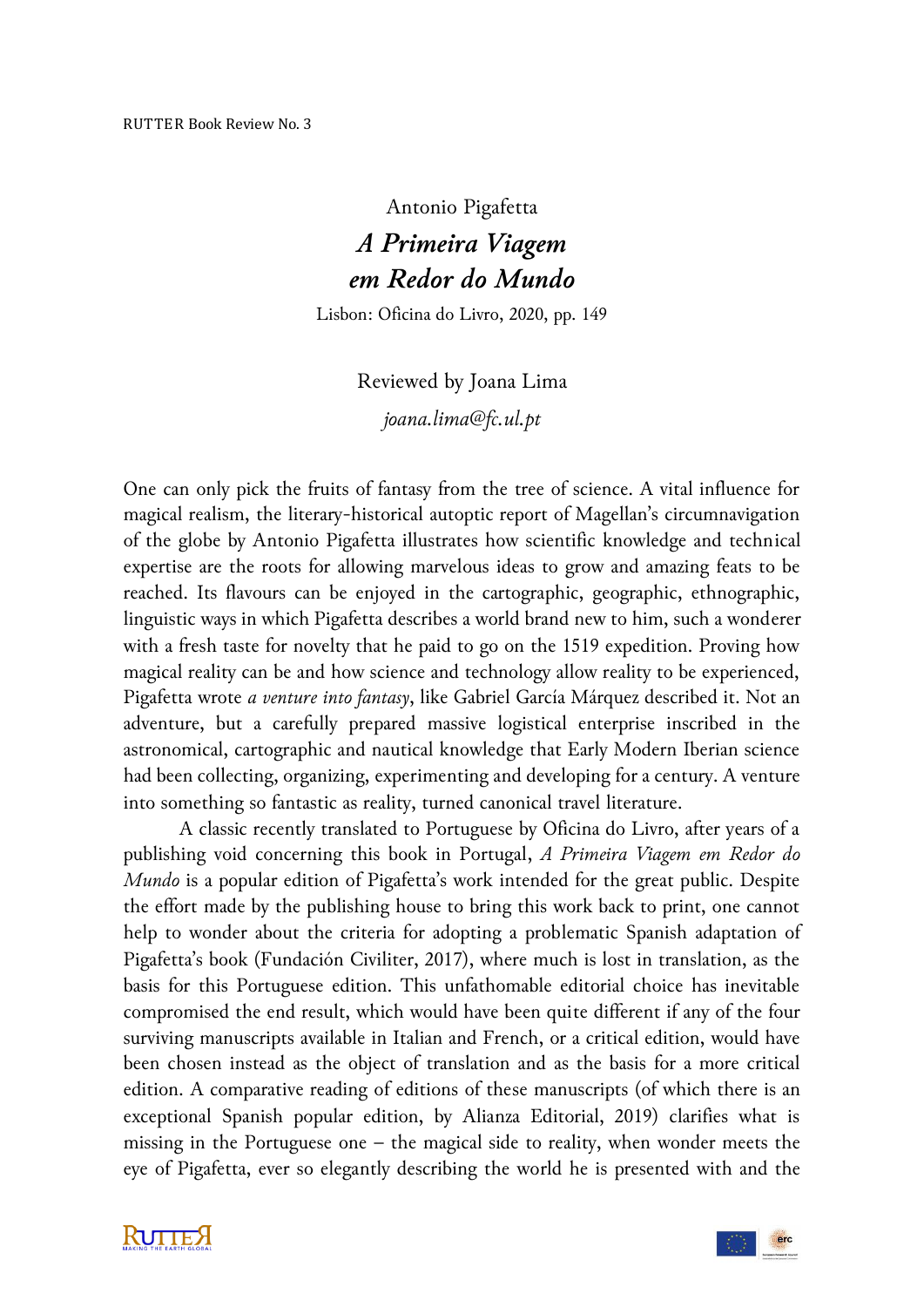scientific practices that got him there. With the attempt to make this work available to a vast audience, came an editorial decision to abridge it, thus paradoxically removing its virtue of expressing a state of awe before what no European had ever experienced.

Lost in adaptation, therefore lost in translation, what is missing in the Fundación Civiliter edition, hence in the Oficina do Livro edition, is more than the poetic quality of the description of new lands, new seas and new people, always so easy to dismiss as ineffable. Absent elements are to be specifically found when comparing this edition with *Relazione del primo viaggio attorno al mondo*, edited and annotated by Andrea Canova (Editricine Antenore, 1999); *Navigation & découvrement de l'Inde supérieure & îles de Malucque*, edited and annotated by Xavier de Castro, Jocelyne Hamon and Luís Filipe Thomaz (Éditions Chandeigne, 2007); *The First Voyage Around the World*, edited and annotated by Theodore J. Cachey Jr. (University of Toronto Press, 2007); or yet the Alianza Editorial edition. From a Literary Studies perspective, several rhetorical aspects from the original text would need philological care and a more conservative textual approach, which would offer accuracy to the translation, syntax, semantics and poetic tone wise. The simplification of complex phrases and sentences, the modification of mythological vocabulary, the literal translation of literary classical topoi, the complete lack of annotations and so bibliography in a book made of foreign references, and the introduction of anachronistic elements – all these editorial choices cut out the sense of otherness, of strangeness, of fantasy in this voyage.

From a History of Science point of view, an exact depiction and translation of scientific, technological, linguistic and ethnographic elements fundamental to Pigafetta's book would be of immense value for both Spanish and Portuguese translations. This sense of inaccuracy can be found in the absence of Pigafetta's thesauri of Tupi, Patagonian, Philippine and Indonesian languages, the first known *exotic* glossaries made by a European, crucial historical sources for both understanding the indigenous societies the seamen in the Magellan expedition met and the nature of the cultural exchanges in these encounters. Unable to know what words made possible communication between Iberians and South Americans or Southeast Asians, the reader loses sight of what is common between such diverse cultures, the core of humanity linguistically organised. The objects and concepts presented to Pigafetta's wondering gaze in these encounters are partially forgotten, also due to the absence of the maps he drew. A testimony to the cartographic nature of this navigation enterprise, these overlooked artifacts are part of an enormous amount of scientific and technological information that sustains the narrative action. Not portraying them with precision undermines this work's literary impression of fantasy flowing from reality, while disseminating historiographical ambiguities. The same happens with the inexact translations of sailing directions, wind systems, geographic coordinates, nautical instruments and weaponry – key elements to understand the role of sixteenth-century Spain and Portugal in the development of nautical science, astronomy and geography.